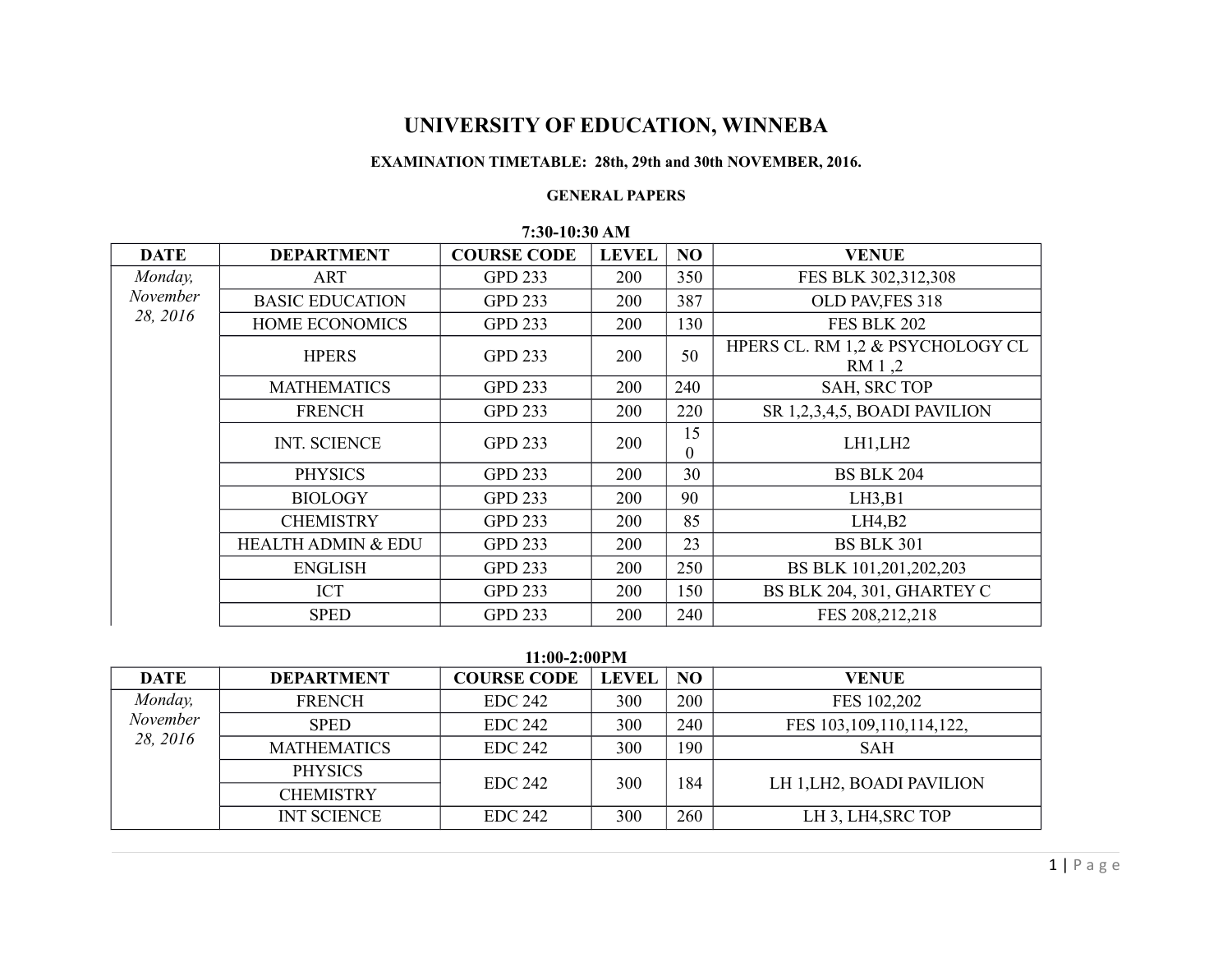|             | <b>BIOLOGY</b>               |                    |              |                      |                                                           |
|-------------|------------------------------|--------------------|--------------|----------------------|-----------------------------------------------------------|
|             | <b>HPERS</b>                 | <b>EDC 242</b>     | 300          | 116                  | PSYCHOLOGY CL. RM, 1,2 & HPERS CL.<br>RM 1 & 2            |
|             | <b>MUSIC</b>                 | <b>EDC 242</b>     | 300          | 90                   | 2ND FLOOR                                                 |
|             | HOME ECONOMICS               | <b>EDC 242</b>     | 300          | 150                  | FAC BLK 101,102                                           |
|             | <b>ART</b>                   | <b>EDC 242</b>     | 300          | 260                  | FAC BLK 103,106,201,202,203,                              |
|             | POLITICAL SCIENCE            | <b>EDC 242</b>     | 300          | 350                  | FAC BLK 207,208,301,303                                   |
|             | <b>GEOGRAPHY</b>             | <b>EDC 242</b>     | 300          | 35<br>$\theta$       | FES 122,218,302                                           |
|             | <b>HISTORY</b>               | <b>EDC 242</b>     | 300          | 20<br>$\theta$       | FAC BLK 304,305,307,401,402                               |
|             | <b>ECONOMICS</b>             | <b>EDC 242</b>     | 300          | 22<br>$\overline{2}$ | FAC BLK 403,404,405,406                                   |
|             | <b>SOCIAL STUDIES</b>        | <b>EDC 242</b>     | 300          | 350                  | FES BLK 308,312,318                                       |
|             | <b>ENGLISH</b>               | <b>EDC 242</b>     | 300          | 190                  | SR 1,2,3,4,5,6,16,                                        |
|             | <b>ICT</b>                   | <b>EDC 242</b>     | 300          | 160                  | <b>GHARTEY C</b>                                          |
|             | <b>BUSINESS</b>              | <b>EDC 242</b>     | 300          | 560                  | BS BLK 101,201,202,203,204,301, G BLK<br>101,102,103,SR17 |
|             |                              | 2:30-5:30PM        |              |                      |                                                           |
| <b>DATE</b> | <b>DEPARTMENT</b>            | <b>COURSE CODE</b> | <b>LEVEL</b> | N <sub>O</sub>       | <b>VENUE</b>                                              |
| Monday      | <b>PSVCHOLOGY &amp; FDLL</b> | <b>GPD 113</b>     | 100.         | 40                   | $FAC$ RLK 101                                             |

| <b>DATE</b> | <b>DEPARTMENT</b>             | <b>COURSE CODE</b> | <b>LEVEL</b> | N <sub>O</sub> | <b>VENUE</b>               |
|-------------|-------------------------------|--------------------|--------------|----------------|----------------------------|
| Monday,     | <b>PSYCHOLOGY &amp; EDU</b>   | <b>GPD 113</b>     | 100          | 40             | FAC BLK 101                |
| November    | <b>SPED</b>                   | <b>GPD 113</b>     | 100          | 240            | FES 202,208                |
| 28, 2016    | <b>FRENCH</b>                 | <b>GPD 113</b>     | 100          | 230            | SAH, BOADI PAV             |
|             | <b>ENGLISH</b>                | <b>GPD 113</b>     | 100          | 250            | BS BLK 101,201,202,203,204 |
|             | <b>BIOLOGY</b>                | <b>GPD 113</b>     | 100          | 115            | SR 1,2,3,4,5               |
|             | <b>INT SCIENECE</b>           | <b>GPD 113</b>     | 100          | 15<br>$\theta$ | LH1, LH2                   |
|             | <b>PHYSICS</b>                | <b>GPD 113</b>     | 100          | 50             | <b>SRC TOP</b>             |
|             | <b>CHEMISTRY</b>              | <b>GPD 113</b>     | 100          | 12<br>$\theta$ | LH3, LH4                   |
|             | <b>HEALTH ADMIN &amp; EDU</b> | <b>GPD 113</b>     | 100          | 21             | <b>SRC TOP</b>             |
|             | <b>HPERS</b>                  | <b>GPD 113</b>     | 100          | 150            | <b>FES BLK 212</b>         |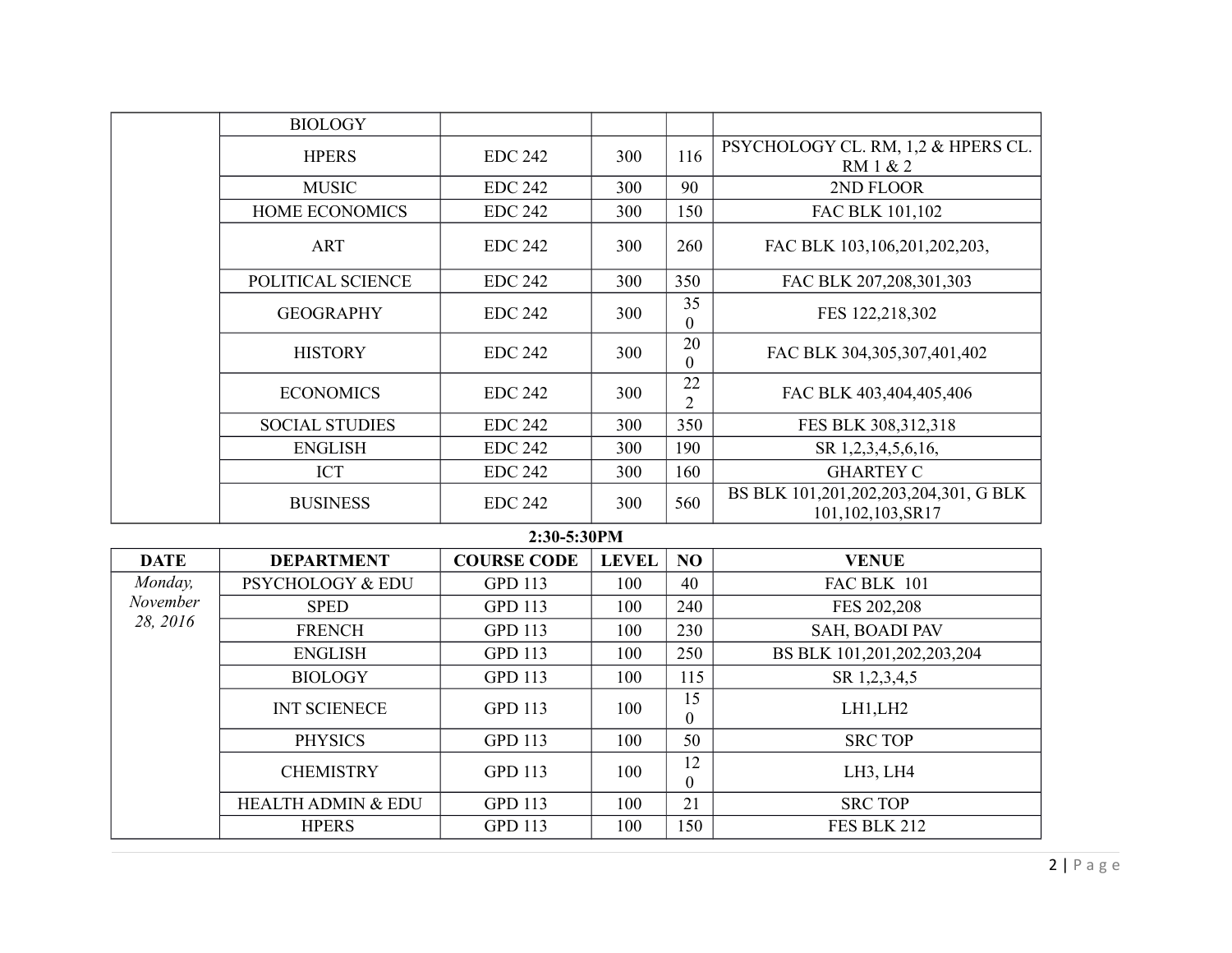| <b>OMICS</b><br>IN.    |                    | 100 | 220<br>∠∠∪ | 12210                        |
|------------------------|--------------------|-----|------------|------------------------------|
| <b>ONOMICS</b><br>JME. | $\cdot$ P $\Gamma$ | 100 | 170        | 302,308<br>$\mathbf{r}$<br>∸ |

| <b>DATE</b>                     | <b>DEPARTMENT</b>     | <b>COURSE CODE</b> | <b>LEVEL</b> | <b>NO</b> | <b>VENUE</b>                  |
|---------------------------------|-----------------------|--------------------|--------------|-----------|-------------------------------|
| Tuesday,<br>November<br>29,2016 | ART                   | <b>EDC</b> 111     | 100          | 340       | FES 302,308,312               |
|                                 | <b>FRENCH</b>         | <b>EDC</b> 111     | 100          | 200       | BS BL 101,201,202,203,204,301 |
|                                 | <b>SOCIAL STUDIES</b> | <b>EDC</b> 111     | 100          | 460       | FES 202, 208, 212             |
|                                 | <b>MATHEMATICS</b>    | <b>EDC</b> 111     | 100          | 290       | <b>SAH, SRC TOP</b>           |
|                                 | <b>MUSIC</b>          | <b>EDC</b> 111     | 100          | 130       | AMU THEATRE, 2ND FLOOR        |
|                                 | <b>ICT</b>            | <b>EDC</b> 111     | 100          | 268       | LH 1, LH2, LH3, LH4           |
|                                 | <b>ECONOMICS</b>      | <b>EDC</b> 111     | 100          | 220       | FAC BLK 101, 102, 103, 106    |

# **7.30-10.30AM**

#### **11.00-2.00PM**

| <b>DATE</b> | <b>DEPARTMENT</b>             | <b>COURSE CODE</b> | <b>LEVEL</b> | NO             | <b>VENUE</b>                 |
|-------------|-------------------------------|--------------------|--------------|----------------|------------------------------|
| Tuesday,    | <b>SPED</b>                   | <b>EDC</b> 121     | 100          | 240            | FES 101, 103, 109, 110, 114  |
| November    | POLITICAL SCIENCE             | <b>EDC</b> 121     | 100          | 480            | FES BLK 202,208,212,218      |
| 29,2016     | <b>GEOGRAPHY</b>              | <b>EDC</b> 121     | 100          | 43<br>$\theta$ | FES BLK 302,308,312,318      |
|             | <b>ECONOMICS</b>              | <b>EDC</b> 121     | 100          | 22<br>$\theta$ | FAC BLK 201,202,203,207,208  |
|             | <b>HISTORY</b>                | <b>EDC</b> 121     | 100          | 25<br>$\Omega$ | FAC BLK 401,402,403,405,406  |
|             | <b>HEALTH ADMIN &amp; EDU</b> | <b>EDC</b> 121     | 100          | 21             | <b>SAH</b>                   |
|             | <b>PHYSICS</b>                | <b>EDC</b> 121     | 100          | 50             | <b>SAH</b>                   |
|             | <b>CHEMISTRY</b>              | <b>EDC</b> 121     | 100          | 12<br>$\theta$ | LH3,LH4                      |
|             | <b>BIOLOGY</b>                | <b>EDC</b> 121     | 100          | 115            | <b>SAH</b>                   |
|             | <b>INTEGRATED SCI</b>         | <b>EDC</b> 121     | 100          | 15<br>$\theta$ | LH1,LH2                      |
|             | <b>HOME ECONOMICS</b>         | <b>EDC</b> 121     | 100          | 170            | <b>OLD PAVILION</b>          |
|             | <b>ENGLISH</b>                | <b>EDC</b> 121     | 100          | 250            | BS BLK 101,201,202,203.204   |
|             | <b>HPERS</b>                  | <b>EDC</b> 121     | 100          | 150            | PSYCHOLOGY CL.RM 1 & 2 HPERS |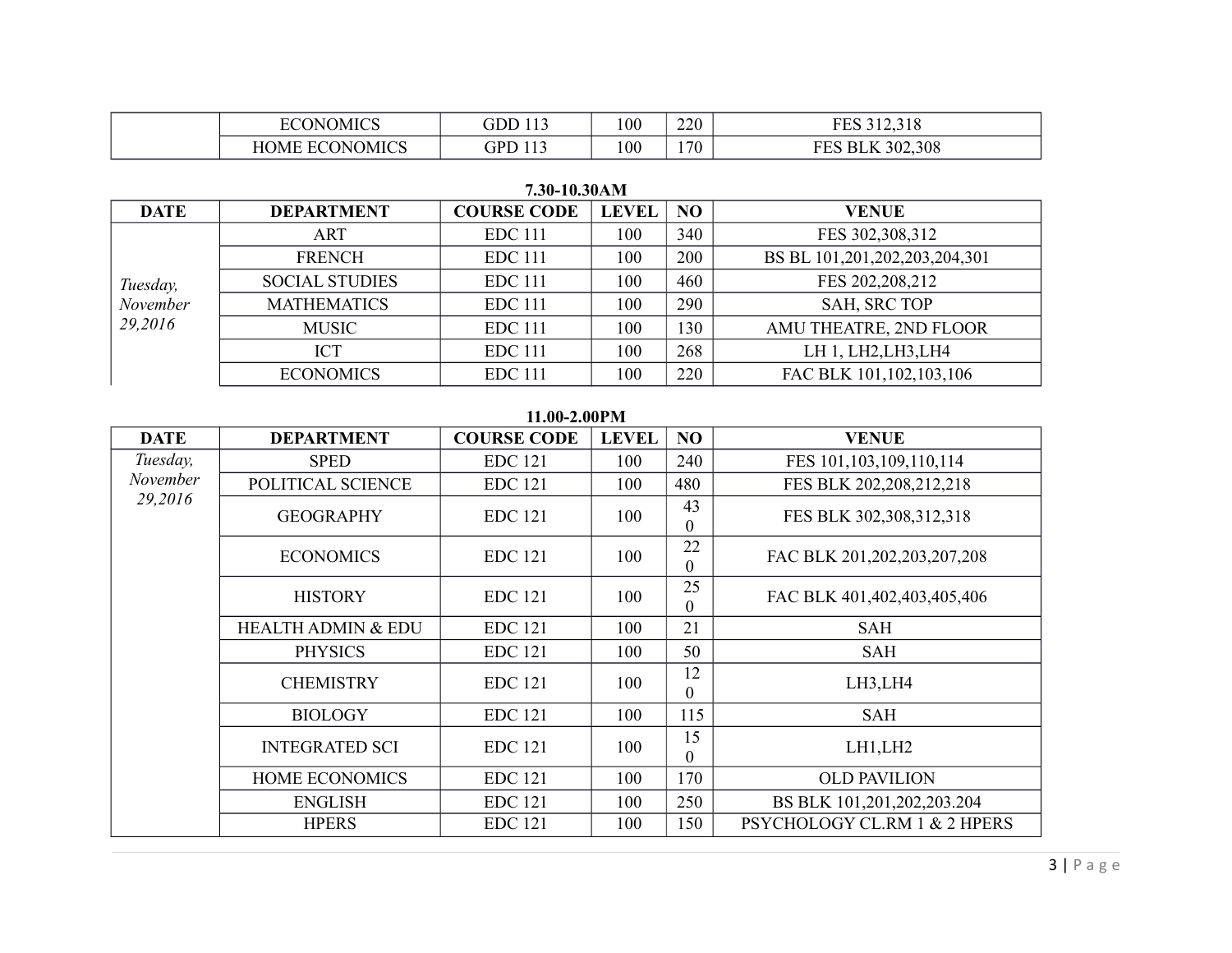|                     |                           |                    |              |                                     | CL/RM 1 & 2                                            |  |  |
|---------------------|---------------------------|--------------------|--------------|-------------------------------------|--------------------------------------------------------|--|--|
| 2.30-5.00PM         |                           |                    |              |                                     |                                                        |  |  |
| <b>DATE</b>         | <b>DEPARTMENT</b>         | <b>COURSE CODE</b> | <b>LEVEL</b> | NO                                  | <b>VENUE</b>                                           |  |  |
| Tuesday,            | <b>MATHEMATICS</b>        | <b>EDC 232</b>     | 200          | 240                                 | <b>SAH, BOADI PAVILION</b>                             |  |  |
| November<br>29,2016 | <b>FRENCH</b>             | <b>EDC 232</b>     | 200          | 22<br>$\mathbf{0}$                  | FES 312,318                                            |  |  |
|                     | <b>ENGLISH</b>            | <b>EDC 232</b>     | 200          | 150                                 | SR 1,2,3,4,5,6                                         |  |  |
|                     | <b>ICT</b>                | <b>EDC 232</b>     | 200          | 20<br>$\mathbf{0}$                  | SRC TOP, SR14,15,16                                    |  |  |
|                     | POLITICAL SCIENCE         | <b>EDC 232</b>     | 200          | 28<br>$\mathbf{0}$                  | FES BLK 302,308                                        |  |  |
|                     | <b>GEOGRAPHY</b>          | <b>EDC 232</b>     | 200          | $\overline{35}$<br>$\boldsymbol{0}$ | FAC BLK 303,304,305,307,401,402                        |  |  |
|                     | <b>HISTORY</b>            | <b>EDC 232</b>     | 200          | 20<br>$\boldsymbol{0}$              | FAC BLK 403,404,405,406                                |  |  |
|                     | <b>BUSINESS EDUCATION</b> | <b>EDC 232</b>     | 200          | 58<br>$\overline{0}$                | BS BLK 101,201,202,203,204, G BLK<br>101,102,103,SR 17 |  |  |
|                     | <b>ART</b>                | <b>EDC 232</b>     | 200          | 25<br>$\boldsymbol{0}$              | FAC BLK 101, 102, 103, 106                             |  |  |
|                     | <b>SOCIAL STUDIES</b>     | <b>EDC 232</b>     | 200          | 33<br>$\boldsymbol{0}$              | FES 202,208,212                                        |  |  |
|                     | <b>HOME ECONOMICS</b>     | <b>EDC 232</b>     | 200          | 15<br>$\boldsymbol{0}$              | <b>FES 218</b>                                         |  |  |
|                     | <b>HPERS</b>              | <b>EDC 232</b>     | 200          | 15<br>$\boldsymbol{0}$              | <b>OLD PAVILION</b>                                    |  |  |
|                     | PSYCHOLOGY & EDU          | <b>EDC 232</b>     | 200          | 40                                  | <b>FES 102</b>                                         |  |  |
|                     | <b>MUSIC</b>              | <b>EDC 232</b>     | 200          | 90                                  | 2ND FLOOR                                              |  |  |
|                     | <b>SPED</b>               | <b>EDC 232</b>     | 200          | 240                                 | FES 103, 109, 110, 114, 122                            |  |  |
|                     | <b>ECONOMICS</b>          | <b>EDC 232</b>     | 200          | 220                                 | FAC BLK 201,202,203,207,208,301                        |  |  |
|                     | <b>BIOLOGY</b>            | <b>EDC 232</b>     | 200          | 90                                  | LH 3, P1                                               |  |  |
|                     | <b>PHYSICS</b>            | <b>EDC 232</b>     | 200          | 30                                  | <b>B1,B2</b>                                           |  |  |
|                     | <b>INT. SCIENCE</b>       | <b>EDC 232</b>     | 200          | 150                                 | LH1, LH2                                               |  |  |
|                     | <b>CHEMISTRY</b>          | <b>EDC 232</b>     | 200          | 85                                  | LH4                                                    |  |  |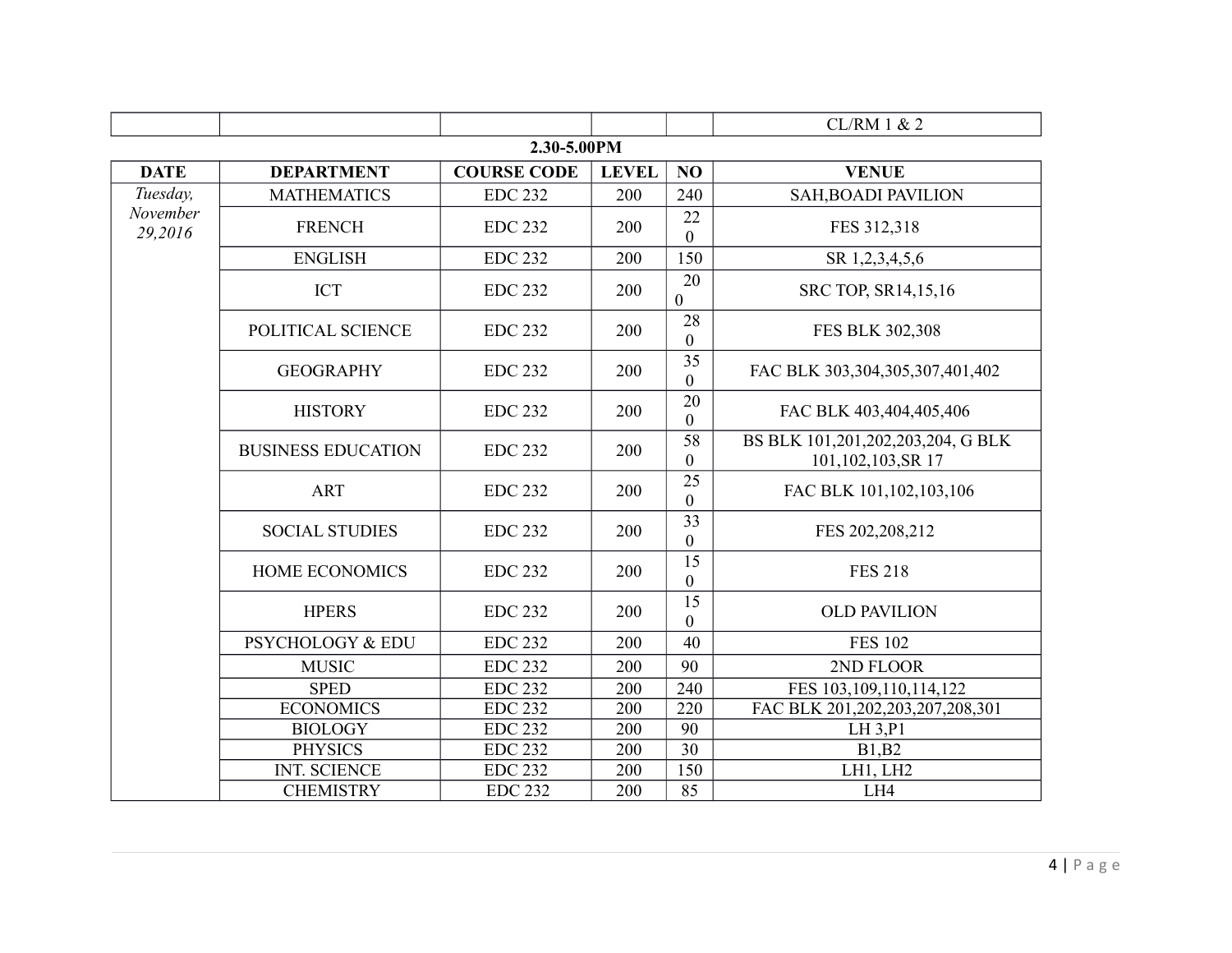|                                    |                                                                           | 7.30-10.30AM       |              |     |                                           |
|------------------------------------|---------------------------------------------------------------------------|--------------------|--------------|-----|-------------------------------------------|
| <b>DATE</b>                        | <b>COURSE TITLE</b>                                                       | <b>COURSE CODE</b> | <b>LEVEL</b> | NO  | <b>VENUE</b>                              |
| Wednesday,<br>November<br>30, 2016 | <b>ENTERPRENERSHIP</b><br><b>AWARENESS AND</b><br><b>MARKETING</b>        | <b>GPD 231</b>     | 100          | 450 | FES BLK 308,312,318                       |
|                                    | <b>HUMAN RIGHTS IN</b><br><b>GHANA</b>                                    | <b>GPD 231</b>     | 100          | 500 | FES BLK 202,212,218,302                   |
|                                    | <b>INTRODUCTION TO</b><br><b>CREATIVE ARTS</b><br><b>THERAPY</b>          | <b>GPD 231</b>     | 100          | 500 | FAC BLK 101, 102, 103, 106, 201, 202, 203 |
|                                    | <b>SOCIAL PROBLEMS</b>                                                    | <b>GPD 231</b>     | 100          | 500 | FAC BLK 301,303,304,307,401,403,404,406   |
|                                    | <b>CONSTITUTIONAL</b><br><b>GOVERNANCE</b>                                | <b>GPD 231</b>     | 100          | 200 | <b>OLD PAVILION</b>                       |
|                                    | CONSTITUTIONAL<br><b>GOVERNANCE</b>                                       | <b>GPD 231</b>     | 100          | 60  | <b>GRAPHIC CL RM 1 &amp; 2</b>            |
|                                    | <b>CONSTITUTIONAL</b><br><b>GOVERNANCE</b>                                | <b>GPD 231</b>     | 100          | 60  | <b>SRC PAV</b>                            |
|                                    | ORGANIZATIONS OF THE<br><b>INTERNALTIONAL</b><br><b>COMMUNITY</b>         | <b>GPD 231</b>     | 100          | 250 | FES 102, 103, 109, 110, 114, 122          |
|                                    | <b>MARRIAGE AMONG</b><br><b>SELECTED GHANAIAN</b><br><b>ETHNIC GROUPS</b> | <b>GPD 231</b>     | 100          | 320 | LH1, LH2, LH3, LH4                        |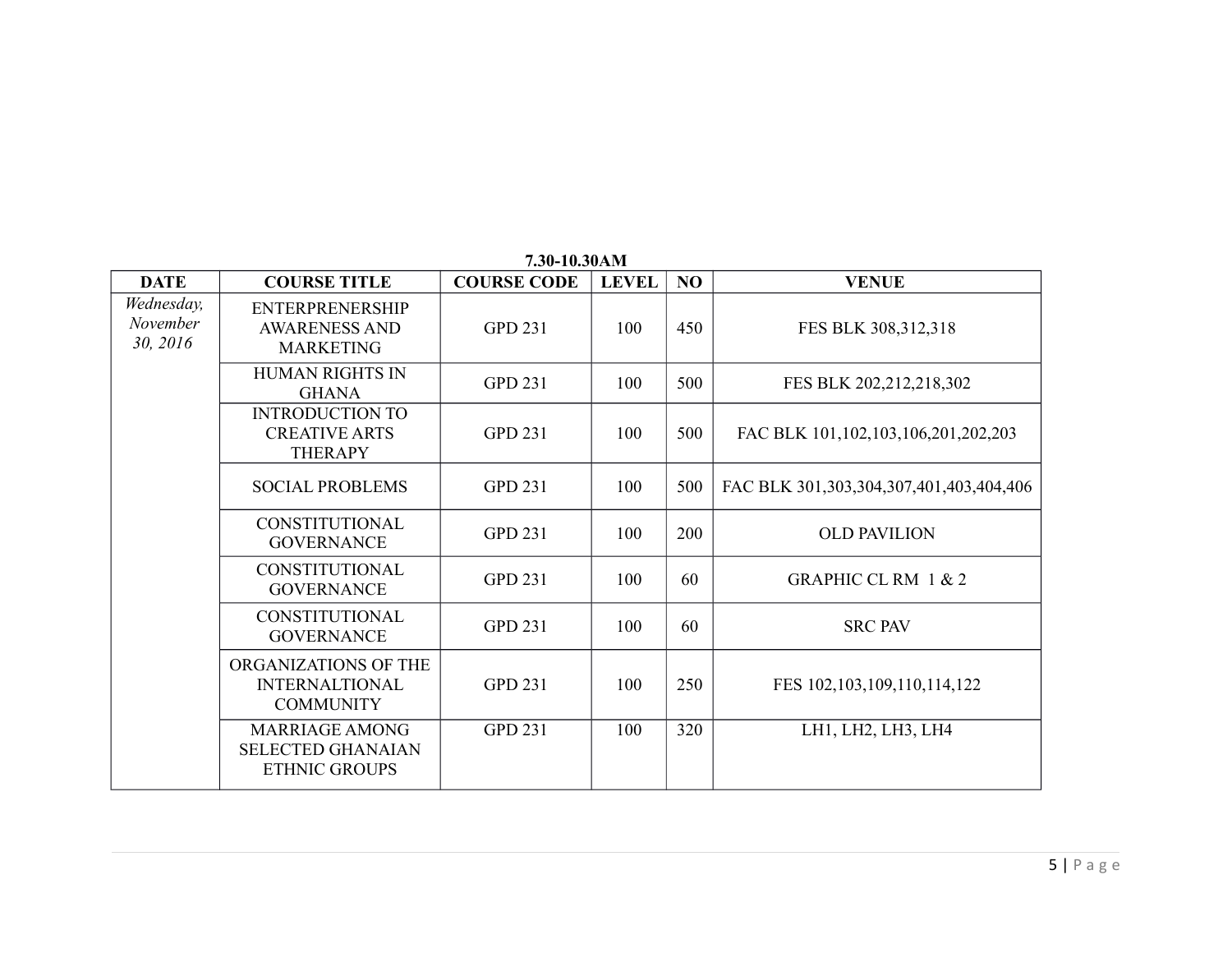| <b>MARRIAGE AMONG</b><br><b>SELECTED GHANAIAN</b><br><b>ETHNIC GROUPS</b> | <b>GPD 231</b> | 100 | 80  | <b>SRC TOP</b>              |
|---------------------------------------------------------------------------|----------------|-----|-----|-----------------------------|
| MARRIAGE AMONG<br><b>SELECTED GHANAIAN</b><br><b>ETHNIC GROUPS</b>        | <b>GPD 231</b> | 100 | 90  | SR 1,2,3                    |
| <b>HIV/AIDS AND OTHER</b><br>STIs, STDs                                   | <b>GPD 231</b> | 100 | 200 | SAH                         |
| <b>HIV/AIDS AND OTHER</b><br>STIs, STDs                                   | <b>GPD 231</b> | 100 | 250 | BS BLK ROOM 101,201,202,203 |

**DATE** DEPARTMENTS **COURSE CODE LEVEL NO VENUE** *Wednesday, November 30, 2016* FRENCH GPD 111 100 | 200 | SR 1,2,3,4,5,6,14,,15,16 PHYSICS 100 60 LH 1 CHEMISTRY 100 120 LH 2,LH3 HEALTH ADMIN & EDU  $\begin{array}{|c|c|c|c|c|c|c|c|c|} \hline & 100 & 21 & \hline \end{array}$ HPERS **UPP 111** 100 150 FAC BLK 101,102,103,106 MATHEMATICS 100 260 BS BLK 101,201,202,203 INT SCIENCE EDUCATION 100 150 SRC TOP, LH1 BIOLOGY 100 115 BS BLK 201,204,301 ENGLISH 100 200 SAH SPED & CBRD 100 400 FES 202,208,212,218 HOME ECONOMICS 100 170 FES BLK 302 ICT 100 268 FAC BLK 305,307,401,402,403,404,405,406 BASIC EDUCATION <sup>100</sup> <sup>370</sup> OLD PAV,202,203,207,208,301,303,303,304 HISTORY 100 250 FES BLK 312,318

#### **11.00-2.00PM**